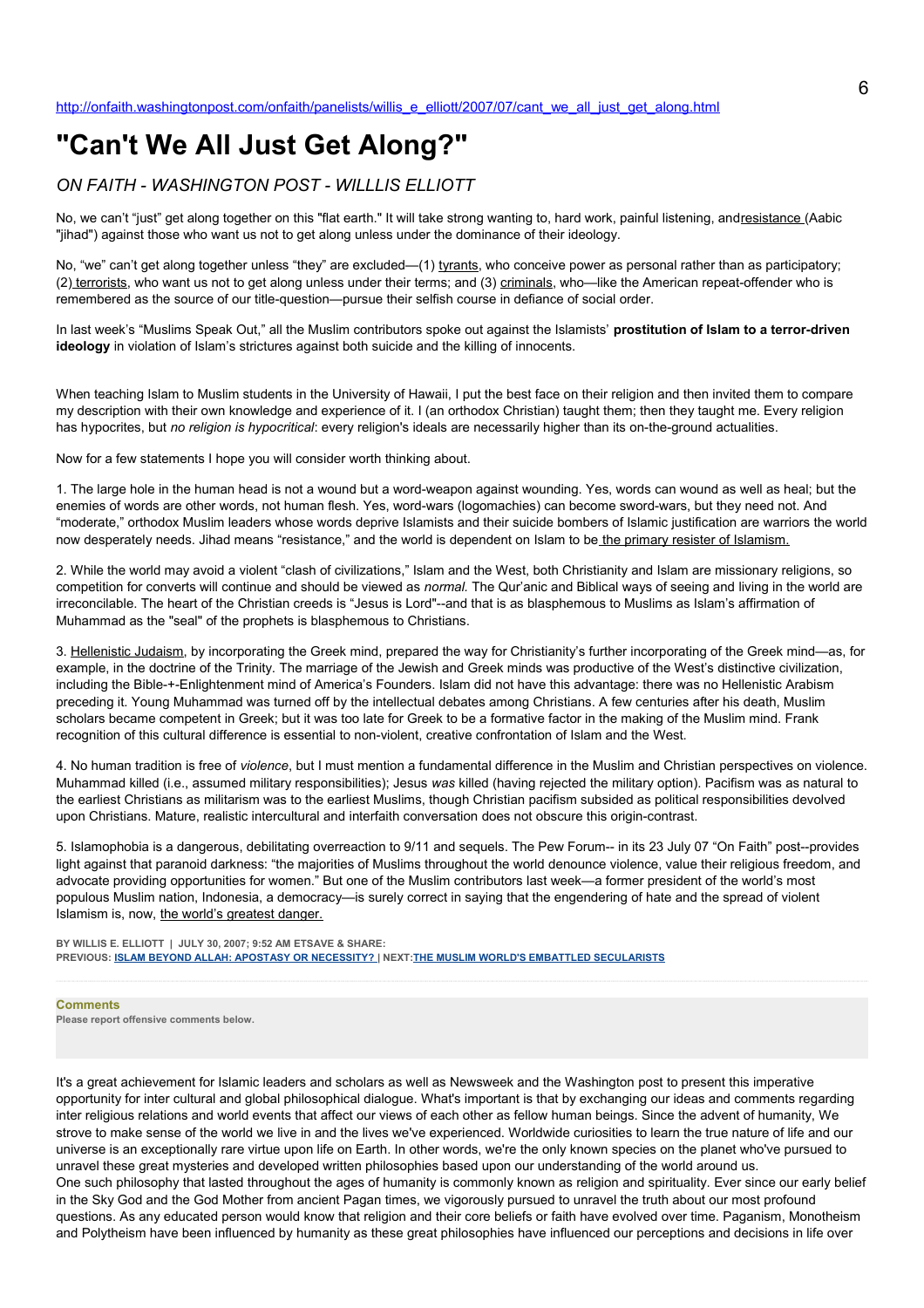the ages. Over time humanity has embraced diverse religious faiths and spiritual convictions that continue to influence our behavior in our times and most likely beyond.

What's vital for humanity's progress and even survival is to know the true nature of faith itself. To understand the true origins of faith. But most of all, is to accept the truth for whatever it may be. Each one of us will learn the absolute truth once we die. But until that time comes for anyone of us to depart this world, we really don't know the answer to God's existence nor do we have the absolute truth in regards to the true nature of God. Besides if we did possess the truth, there would've been only one religion on Earth with no diversification of any way, shape of form. There would only be one holy scripture written throughout human history.

Considering one's religious faith to be absolute, while considering others to be false would be ethnocentric at best. While collectively searching to unravel the mysteries on nature, life and the universe through sincere reasoning and serious research would be enlightening at its worst. Most importantly, we must accept the fact is that none of us have conclusive evidence to confirm our core beliefs and there's always an immanent change that our most cherished beliefs could be wrong. Our greatest challenge would be to tolerate the truth no matter what it may ultimately be. With such an open mind, we would be able to overcome any future discovery that would contradict our faith regarding the true nature of life, spirituality and divinity.

Humanity does have the ability to achieve such a social achievement. However, it's solely up to humanity and not any other entity or groups of entities to decide our destinies. Each one of us has a choice to make; either hopelessly engaging into meaningless inter cultural conflicts or combine our scientific and cultural gifts to thrive into an enlightened global civilization that could ultimately expand beyond our solar system. The choice is yours, and the time to make it is now!

**POSTED BY: VERSE INFINITUM | AUGUST 4, 2007 11:31 PM [REPORT OFFENSIVE COMMENT](mailto:blogs@washingtonpost.com?subject=On%20Faith%20Panelists%20Blog%20%20%7C%20%20Verse%20Infinitum%20%20%7C%20%20)**

Gotta call you on this one, Rev. Elliot:

"Please reread me on "Pagans." I certainly did not call them "traitors." (Or "un-American.")"

From said column:

"No, I do not think the military should "add a Pagan chaplain." A military's function is to support a nation's spirit, not only its body. And America's originating and continuing spirit locates the sacred in Biblical religion coordinate with reason. In that it locates the sacred elsewhere, Paganism is un-American."

Not traitors or un-American...

Just un-American and undermining the military's mission, apparently.

Pah.

It was certainly discussed at length how inflammatory those statements were.

**POSTED BY: PAGANPLACE | AUGUST 1, 2007 1:36 PM [REPORT OFFENSIVE COMMENT](mailto:blogs@washingtonpost.com?subject=On%20Faith%20Panelists%20Blog%20%20%7C%20%20Paganplace%20%20%7C%20%20)**

Buried in your article is the real key why MODERN Christianity is generally viewed as more civilized than (much of) MODERN Islam:

It was the Enlightenment.

The Enlightenment was a secular liberal philosophical movement that extolled science, reason, and humanism -- over faith and authoritarianism (the latter often seen as paralleling the authoritarian hierarchy in heaven])

Any Christian had merely to look at the Old Testament to find inspiration for the violence (which you claim as inherent only to Islam.) Remember the Crusades, the Albigensian Crusade, the Catholic-Protestant Wars, the slaughter of Indian populations in the Americas?

Where did the prohibitions of Torture come from? Slavery? Child labor and welfare laws? Think it was from the tradition of the Christian Bible? Think again.

It was liberals who "interpreted" the Bible to make it humane. (Look at the full history of Christianity – and this is easily proven.)

The real problem with Islam, is there are have not enough LIBERALS within their SOCIAL CULTURE to have translated their religious principles for modern living, in the same manner as modern Christianity.

**POSTED BY: THINKABOUTIT | AUGUST 1, 2007 9:45 AM [REPORT OFFENSIVE COMMENT](mailto:blogs@washingtonpost.com?subject=On%20Faith%20Panelists%20Blog%20%20%7C%20%20ThinkAboutIt%20%20%7C%20%20)**

Obviously, peaceful Christians and peaceful Muslims must unite to prevent radicals on both sides from overtaking free societies. We will only succeed if we work together, and in a strictly nonviolent manner. There is no other solution.

**POSTED BY: DG | JULY 31, 2007 9:49 PM [REPORT OFFENSIVE COMMENT](mailto:blogs@washingtonpost.com?subject=On%20Faith%20Panelists%20Blog%20%20%7C%20%20dg%20%20%7C%20%20)**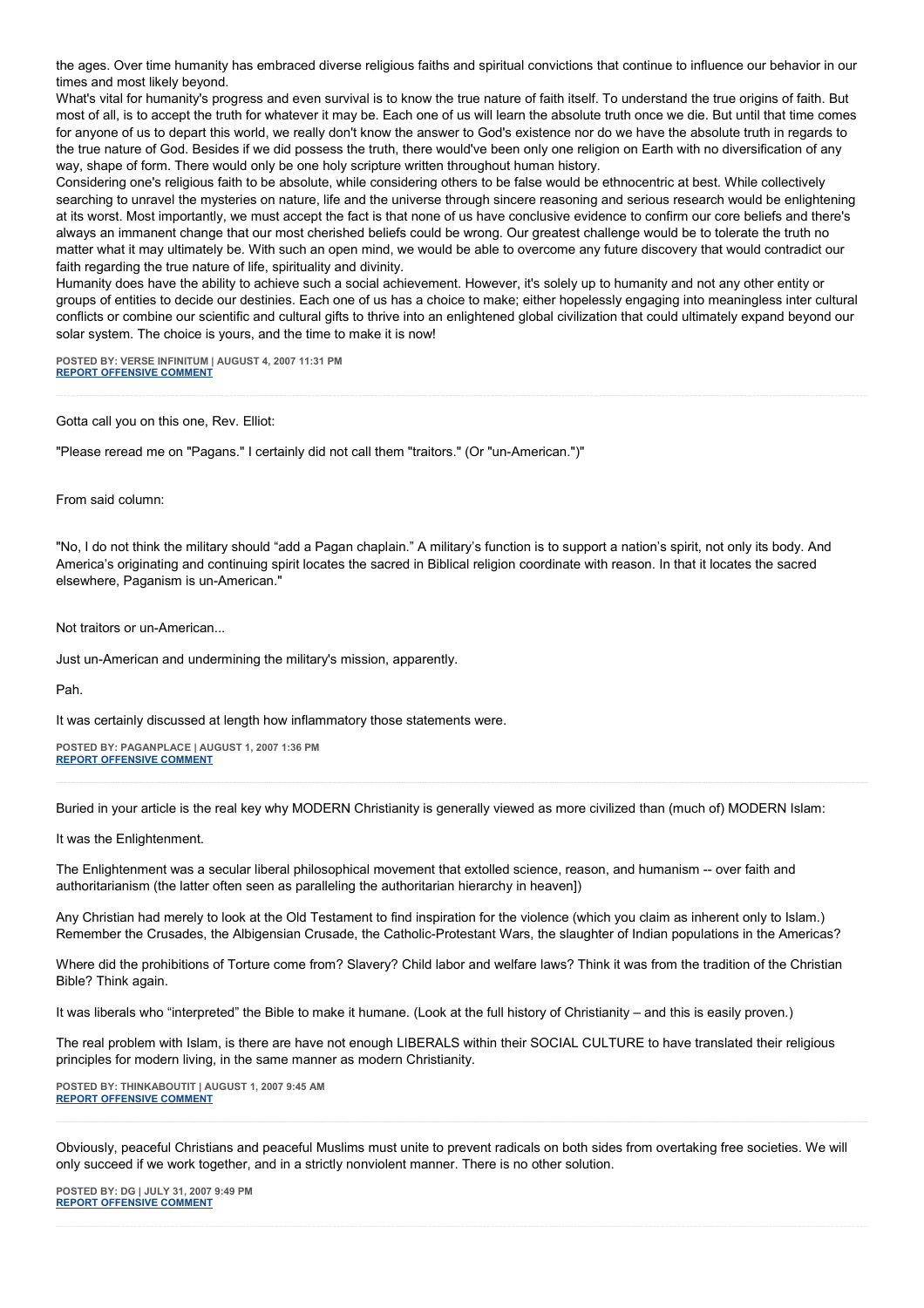Thank you for not capitalizing the "o" when you called yourself and "orthodox Christian". As I'm sure you're aware, that is the original ongoing sect of Christianity.

#5 Seems to contradict itself; Muslims are peaceful, but violent Islam is the world's greatest danger. Where are the Muslims that are denouncing the violence? Why aren't they appearing and calling for peace and OBL's head?

If, at the root of Islam, you have Muhammed murdering. At Christianity's roots you have Christ accepting death to save his friends. If the root is evil, what good can come from the tree?

**POSTED BY: KENTIGERN | JULY 31, 2007 8:04 PM [REPORT OFFENSIVE COMMENT](mailto:blogs@washingtonpost.com?subject=On%20Faith%20Panelists%20Blog%20%20%7C%20%20Kentigern%20%20%7C%20%20)**

As we obviously have some Brotherhood supporters trying to put themselves forward as honorable advocates of democracy, lets look at some history:

The Muslim Brotherhood (Al-Ikhwan Al-Muslimun) also known as the Ikhwan is a good example of what we must protect ourselves against.

The Muslim Brotherhood ("MB") organization describes itself as a political and social revolutionary movement; it was founded in March 1928 in Egypt by Hassan al-Banna, who objected to Western influence and called for return to an original Islam.

The Brotherhood is an expansive and secretive society with followers in more than 70 countries, dedicated to creating a global Islamic order that would isolate women and punish nonbelievers. Its members and supporters founded al Qaeda, as well as one "of the largest college student groups in the United States."

The Deputy Assistant to the President and Deputy National Security Advisor for Combating Terrorism, Juan Zarate, stated recently, "the Muslim Brotherhood is a group that worries us not because it deals with philosophical or ideological ideas but because it defends the use of violence against civilians." In fact, The MB 1982 secret plan, (the Project) recently exposed, instructs all members locally and globally "To channel thought, education and action in order to establish an Islamic power [government] on the earth."

The Muslim Brotherhood has historically and continues to actively pursue the establishment of a Muslim regime that will serve as the basis to re-establish the Caliphate, not only by defending violence against civilians, The current leader of the international Muslim Brotherhood, Mohammad Mahdi Akef, "recently issued a new strategy calling on all its member organizations to serve its global agenda of defeating the West. He called on individual members of the Muslim Brotherhood worldwide to not only join the "resistance" to the U.S. financially, but also through active participation." In the MB Project (1982), Point of Departure instructs members," To use diverse and varied surveillance systems, in several places, to gather information and adopt a single effective warning system serving the worldwide Islamic movement. In fact, surveillance, policy decisions and effective communications complement each other."

In an interview to the London based Asharq Al-Awsat, an international Arab newspaper on December 11, 2005, Akef stated that "the Muslim Brotherhood is a global movement whose members cooperate with each other throughout the world, based on the same religious worldview - the spread of Islam, until it rules the world."

To that end, Akef said, "the Muslim Brotherhood… are an all-encompassing Islamic organization, calling to the adoption of the great religion that Allah gave in his mercy to humanity." Meanwhile, according to its leader, the MB is busily cementing its ties: "We are in the global arena, and we preach for Allah according to the guidelines of the Muslim Brotherhood.

All the members of the Muslim Brotherhood in the international arena operate according to the written charter that states that Jihad is the only way to achieve these goals.

"Ours is the largest organization in the world," he said.

Akef emphasized, "A Muslim in the international arena, who believes in the charter of the Muslim Brotherhood is considered part of us and we are considered part of him."

In earlier interviews,

'Akef called the U.S. "a Satan that abuses the religion."

He said: "I expect America to collapse soon,"

declaring, "I have complete faith that Islam will invade Europe and America."

Although U.S. observers often view the Muslim Brotherhood as well as Hamas as less violent than al-Qaeda, the Brotherhood has long been actively supporting global jihadi efforts.

"Prior to the U.S.-led attack on the Taliban regime, the Muslim Brotherhood actually had training camps in Afghanistan where it worked with Kashmiri militants and sought to expand its influence in Central Asian states, especially Tajikistan."

It is not surprising, therefore, that the Muslim Brotherhood reacted to Hamas' January 2006 electoral victory as not merely as a local achievement, but "a victory of the Islamic nation in its entirety," and as an expression of the concept that "the path of Islam is the true solution."

As the parent of all Sunni and many other Islamist terrorist groups,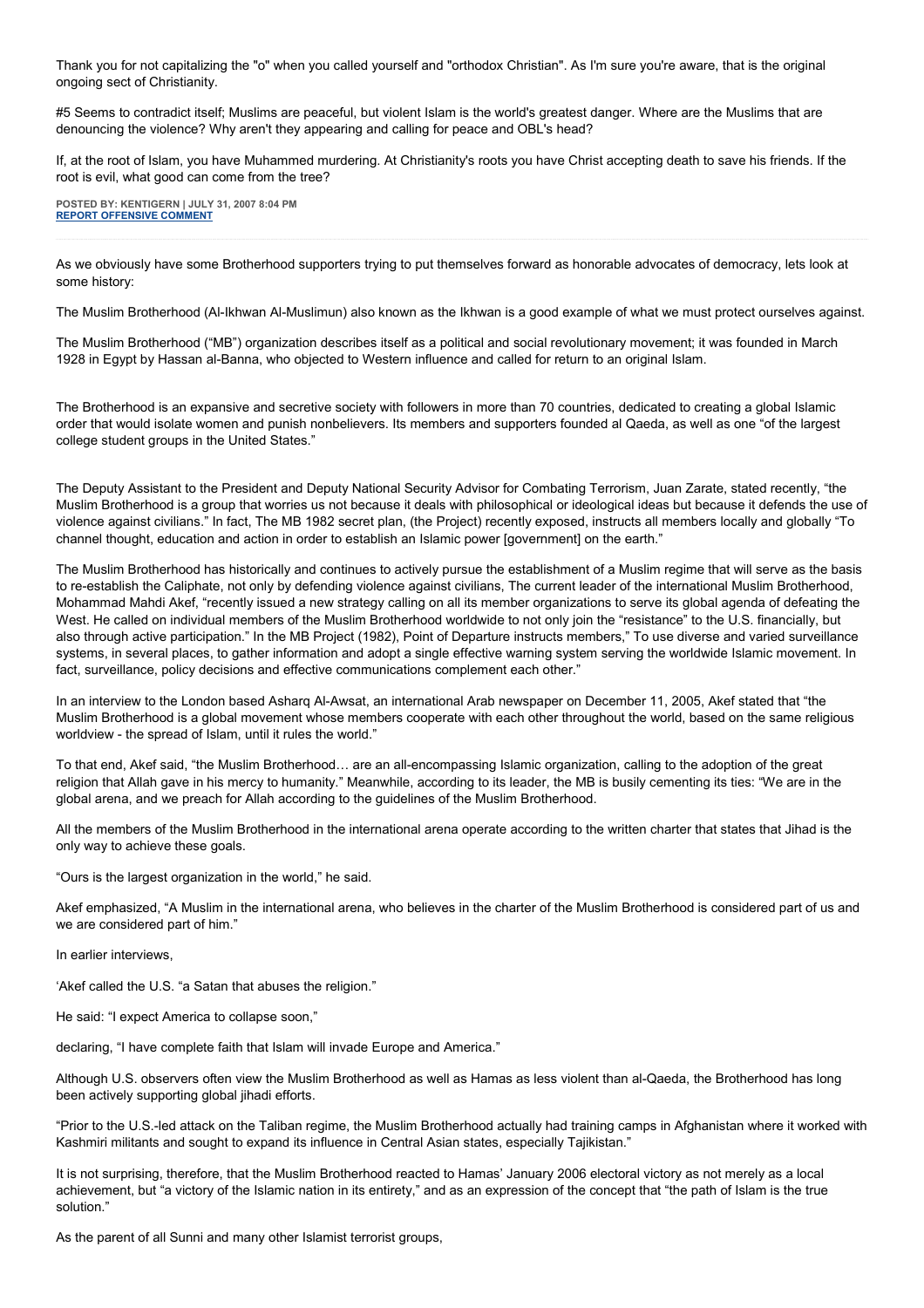the MB, to deflect attention, uses its long-term strategy, known as "flexibility" (muruna) in Arabic.

This chameleon-like adaptation is tactical moderation with the ultimate objective of complete Islamization of society.

Indeed, the MB's 1982 project calls on members "To reconcile international engagement with flexibility at a local level."

Today, when the West focuses on Islamist terrorism, the MB usually refrains from publicly advocating violence. The MB's 1982 Project, calls on its members:

"To master the art of the possible on a temporary basis without abusing the basic [Islamic] principles… we should not look for confrontation with our adversaries, at the local or the global scale, which would be disproportionate and could lead to attacks against the dawa or its disciples."

As stated on its charter and its website:

the MB seeks to install an Islamic totalitarian empire, a worldwide Caliphate, through stages designed to Islamize targeted nations by whatever means available.

A principal danger of MB activities is that they are hidden behind "religious" ideology. Moreover:

this ideology dictates concealment (Kitman).

In fact saying, "we should keep hush-hush on things that are still in preparation."

This ideology controls every aspect of life and seeks to impose that control on everyone.

In the end, the MB intends to overthrow all secular governments and impose Islamic law (Shari'a) worldwide, and it is diligently pursuing this goal.

In July 2005, former Kuwaiti minister of education Dr. Ahmad Al-Rab'i, wrote in the Arabic London daily, Al-Sharq Al-Awsat:

"The beginnings of all of the religious terrorism that we are witnessing today were in the Muslim Brotherhood's ideology."

Thus, on its website, the MB advocates,

"Establishing the Islamic government."

"Building the Muslim state…Building the Khilafa…Mastering the world with Islam,";

This would necessarily deprive Americans of their First Amendment, rights.

The first clause in the Amendment states there shall be "no law respecting an establishment of religion." The First Amendment also upholds an individuals' right to religious freedom.

But as determined by its doctrine, the MB would exploit that right—along with First Amendment rights to freedom of speech and assembly —to actively seek the imposition of laws that would deny religious freedom to everyone else.

**POSTED BY: ANONYMOUS | JULY 31, 2007 7:25 PM [REPORT OFFENSIVE COMMENT](mailto:blogs@washingtonpost.com?subject=On%20Faith%20Panelists%20Blog%20%20%7C%20%20Anonymous%20%20%7C%20%20)**

to be dumb to be dopey to be ignorant it pays to be ignorant just like \_\_\_\_\_\_\_\_\_\_\_

folks is dumb where i come frum they ain't had very much larnin yet theyz happy az can be doin what comes naturally

tharz a man way down in Texas can't even write his name he signs his check with x's and cashes'em just the same

**POSTED BY: IT PAYS TO BE IGNORANT | JULY 31, 2007 5:44 PM [REPORT OFFENSIVE COMMENT](mailto:blogs@washingtonpost.com?subject=On%20Faith%20Panelists%20Blog%20%20%7C%20%20It%20pays%20to%20be%20ignorant%20%20%7C%20%20)**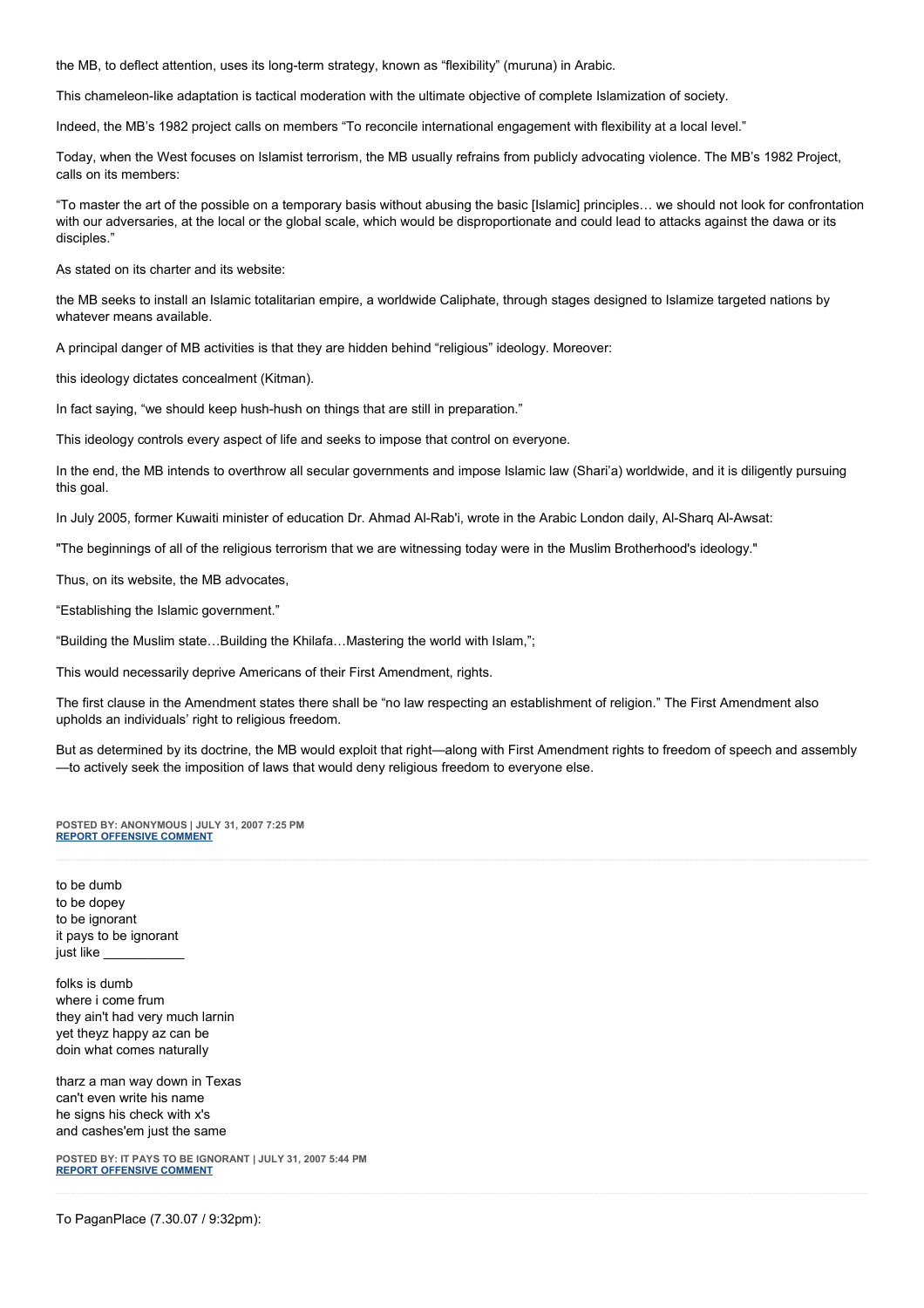Please reread me on "Pagans." I certainly did not call them "traitors." (Or "un-American.")

**POSTED BY: WILLIS E. ELLIOTT | JULY 31, 2007 4:23 PM [REPORT OFFENSIVE COMMENT](mailto:blogs@washingtonpost.com?subject=On%20Faith%20Panelists%20Blog%20%20%7C%20%20Willis%20E.%20Elliott%20%20%7C%20%20)**

Many Muslims, Christians, Hindus, etc feel that they have exclusive access to the Divine. However, there is no problem with any religion or religious people until the believers think they want enforce their fail on others.

"We sent down the Torah which contains guidance and light…Later, in the train of prophets We sent Jesus, son of Mary, confirming the Torah which has been send down before him, and gave him the Gospel containing guidance and light. …Unto to you [O Muhammad] this writ (Koran) and a way and a pattern of life, confirming what were revealed before…Unto everyone of you have We appointed a different law and way of life. And if God had so willed He could surely have you all made one single community professing one faith. But He wished to try you and test you. So try to excel in good deeds" (Qur'an: 5:44-48).

**POSTED BY: TUFAIL | JULY 31, 2007 3:33 PM [REPORT OFFENSIVE COMMENT](mailto:blogs@washingtonpost.com?subject=On%20Faith%20Panelists%20Blog%20%20%7C%20%20tufail%20%20%7C%20%20)**

To Anonymous: Christianity is not a religion. Sincerely, Thomas Paul Moses Baum.

**POSTED BY: THOMAS BAUM | JULY 31, 2007 10:46 AM [REPORT OFFENSIVE COMMENT](mailto:blogs@washingtonpost.com?subject=On%20Faith%20Panelists%20Blog%20%20%7C%20%20Thomas%20Baum%20%20%7C%20%20)**

Bgone:

On citing "Pagan Scriptures:"

We're Pagans. We don't have Scriptures, nor do we care what words are the 'real' words of a version of 'God' we don't believe in.

I do find it ironic in the extreme, though, that this columnist is now saying, 'Why can't we all get along' after calling American Pagans \*traitors\* for not being Christian just a couple weeks ago.

**POSTED BY: PAGANPLACE | JULY 30, 2007 9:32 PM [REPORT OFFENSIVE COMMENT](mailto:blogs@washingtonpost.com?subject=On%20Faith%20Panelists%20Blog%20%20%7C%20%20Paganplace%20%20%7C%20%20)**

I see. Christianity is the best religion. Thank you for sharing that with us.

**POSTED BY: ANONYMOUS | JULY 30, 2007 7:58 PM [REPORT OFFENSIVE COMMENT](mailto:blogs@washingtonpost.com?subject=On%20Faith%20Panelists%20Blog%20%20%7C%20%20Anonymous%20%20%7C%20%20)**

It seems to me that there is an inherent need to demonize Otherhood in any of the monotheistic religions. The good/evil paradigm through which all life must be viewed, and judgments made, under these philosophies makes it so.

The leading monotheisms of today -- Islam, Christianity, Judaism -- require that their followers accept that the God defined by their belief system is good, holy, worthy of worship. It stands to reason under that anyone else's is not. It's on this crude form of analysis that monotheists must build their understanding of the human experience, their morality, their ability to reason their way through the myriad choices we all make in life that can affect us, and others, in so many ways.

The hitch is that it's unnatural to expect our experiences on this planet to fall neatly under columns labeled "Good" or "Evil"; a person will go crazy if they try long enough. The more strictly a believer clings to such unnatural expectations, the crazier s/he will get, et voilà: holy terrorism.

**POSTED BY: MARA SEAFOREST | JULY 30, 2007 6:50 PM [REPORT OFFENSIVE COMMENT](mailto:blogs@washingtonpost.com?subject=On%20Faith%20Panelists%20Blog%20%20%7C%20%20Mara%20Seaforest%20%20%7C%20%20)**

Just something to think about: Jesus flat out in places in the bible said that He was God, He said many things and by what He said, He was either a stark raving maniac or someone speaking the Truth, He really did not leave us the option of saying that He was merely a prophet. According to the god of islam, Jesus is not only merely a prophet but a second-rate prophet at that. If Jesus was speaking the Truth then the god of islam is a liar and if Jesus was lying, why would the god of islam pick a liar to be one of his prophets even if only a second-rate one. The True Living Triune, Triumphant God is a Being of Pure Love and God's Plan is for all of humanity, His children, to be with Him in His Kingdom. God is a searcher of hearts and minds, not of religious affiliations or lack thereof, if you say that you are a christian, then I would recommend actually being one. The title of this post, "Can't we all just get along", Jesus Himself told us that that is not going to happen until the Kingdom, which is "not of this world", is established when "All tears shall be dried" and is referred to as "new heavens and a new earth". Watered-down Christianity is worse than throwing away the whole bible, just like it says, "I would rather you be hot or cold than luke-warm, because I will have to vomit you out of my mouth". The scroll that the scroll-eater in Revelations ate was not a literal scroll. Like I have said before and I repeat again: God wins, satan loses, a tie is unacceptable. God-Incarnate won the keys to hell and death and He will use them in due time whether you, right now, like it or not but one day you will be glad that God has a Plan, His Plan. By the way God is not male, female or an it but I have to use some kind of pronoun when I speak about Him, God-Incarnate was a man though. I happen to be the one the Old Testament Moses spoke of when He said someone like me will come along, I am the New Testament Moses, it came as quite a shock when I found out and I have said Yes to God, He will see me thru. God chose the Old Testament Moses, God chose me to be the New Testament Moses and God chose to become Jesus, which when the Holy Spirit spoke thru, I believe it was the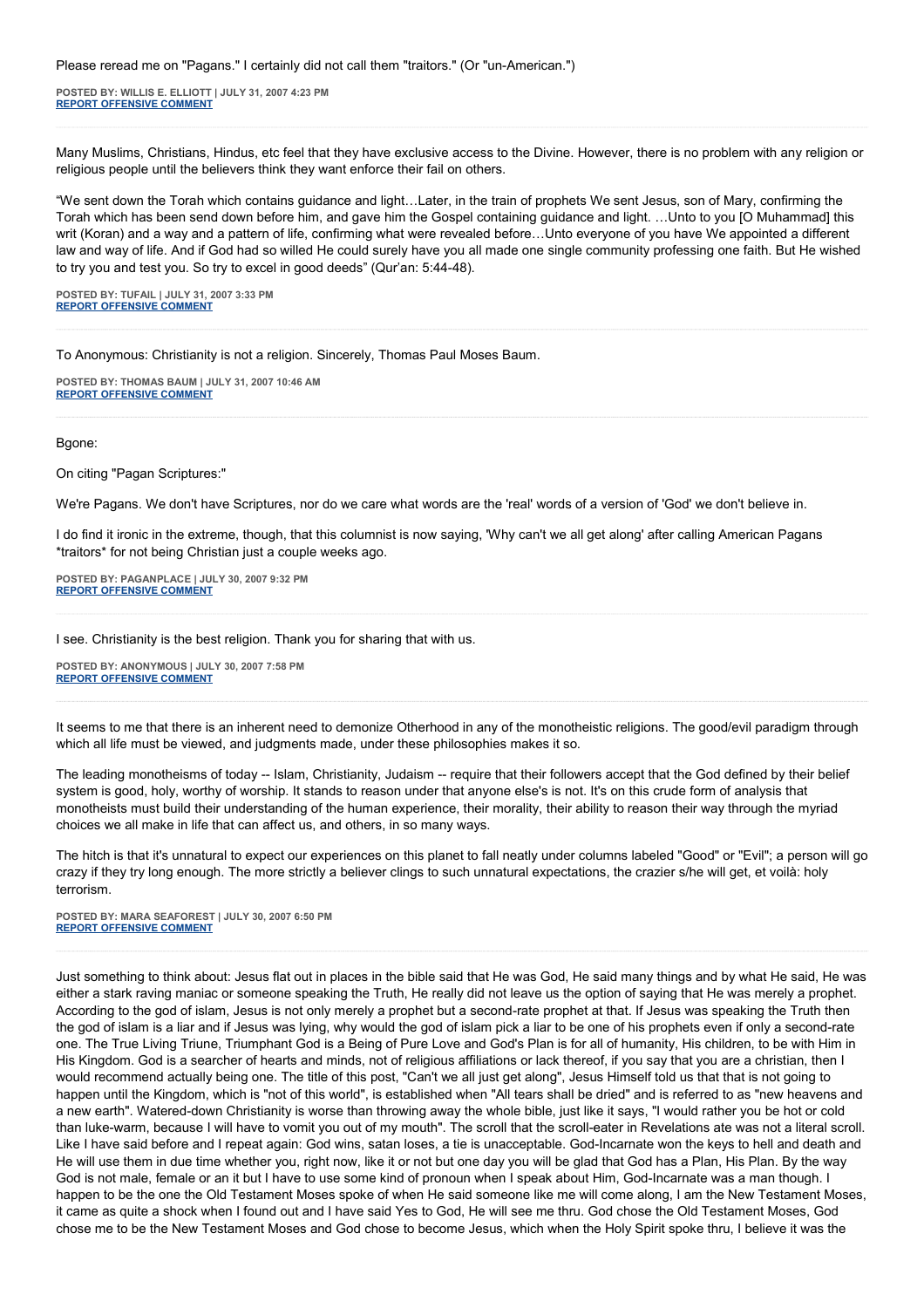High Priest, they wrote on the sign displayed on the cross of Jesus, "Jesus of Nazareth, King of the Jews" and the Jews are the Chosen People for the simple reason that God chose them, that does not mean that they are better or anything like that, it just means that they are the Chosen People. Sincerely, Thomas Paul Moses Baum.

**POSTED BY: THOMAS BAUM | JULY 30, 2007 6:47 PM [REPORT OFFENSIVE COMMENT](mailto:blogs@washingtonpost.com?subject=On%20Faith%20Panelists%20Blog%20%20%7C%20%20Thomas%20Baum%20%20%7C%20%20)**

If the good Reverend Elliott is sincere in his ire against "terrorists, criminals and tyrants", we expect him to devote his next essay to deconstructing the Bush Crime Family.

Bush doesn't want us to get along except under his terms (he has been the Great Divider and looks upon Democrats as the class enemy); he has done more to promote and enable "terror" than even Osama (even the CIA says Al Qaeda has made great strides during the Bush regime); and of course criminality and abuse of power (the push toward tyranny) has so absorbed the Bush White House that bloggers compete to compile long lists of offenses by which Bush and Cheney should be impeached.

Rev. Elliot should take Matthew 25 seriously and ponder his kinship to the "whited sepulchers" that Jesus says sinning hypocrites resemble -- saying one thing and doing another.

**POSTED BY: CALIFORNIA CONDOR | JULY 30, 2007 5:36 PM [REPORT OFFENSIVE COMMENT](mailto:blogs@washingtonpost.com?subject=On%20Faith%20Panelists%20Blog%20%20%7C%20%20california%20condor%20%20%7C%20%20)**

## A Psalm

Be faithful to all people, rejoice in all things, and love at all cost. Hear the Word of the Lord listen and obey it so that you may prosper in the land he has given you. Know that the Lord is faithful and just and will do what He sees right in His own eyes. Take part in his courtroom share in his wonderful works and find favor in His eyes so that you will be called upon to serve as His trusted friend.

For the Lord watches the hearts of man looking for those who he can call by His name to lead and influence His people to govern with kingdom authority. Who is like the Lord, not man or creation, nor the earth or the heavens above, but all good things testify to His marvelous glory. Can you count the stars, and you look past the mountains, can you reach the presence of His glory? For with God nothing is impossible. Come and join Him in doing the impossible, doing the unimaginable, the unusual, and the supernatural.

For God made man to seek after Him. And all things under heaven and below are still under His control. Count the possibilities you have and look to the heavens for your impossibilities. For His ways or not the ways of man. For man to see clearly his heart must meditate on the Lord and His statutes day and night. For when God speaks He does it one way, and then another, though man does not perceive it. It is the glory of kings and high officials to seek the ways the Living God. In a dream God might come and speak a painting in the mind. In a vision God will bring clarity over a situation, and in the heart of man with pure ways He will speak and listen. Trust in the Lord with all your heart and He will make your path straight. For the lost, His voice is not far off and for the faithful His heart is near.

Though the enemy may attack, God's mighty hand is there to rescue the downtrodden. The apple of His eye is the man after Him, and the rod of his wrath is against those who defile His holy name, the name that is above all names. For He is king of kings and Lord of Lords. And every knee will bow and every tongue confess, that He is Lord Almighty the Maker of the heavens and the earth. Come near, let His comfort give you rest and may your days be numbered in his safe pastures. For He is the Living Rock and his children are the rock of ages.

Oh, Ancient of Days, the one who holds all things together, let us reason together. Let us talk about the things that matter to your heart. For your intentions are to edify and uplift the righteous. For a day with you is like one thousand years and one thousand years is like a day. For you are the Alpha and the Omega the beginning and the end. You knew and formed me in my mother's womb and knew my beginning and my end. From my beginning you were thinking of me and in my time of need you rescued me. My strength and my shield, my strong tower there I will listen and know that you are God. You reign in the highest of the heavens and yet, you still call out to me. Protector, provider, giver of fine gifts, you are my all in all.

**POSTED BY: JOSHUA UDELL | JULY 30, 2007 4:06 PM [REPORT OFFENSIVE COMMENT](mailto:blogs@washingtonpost.com?subject=On%20Faith%20Panelists%20Blog%20%20%7C%20%20Joshua%20Udell%20%20%7C%20%20)**

"There should be a discussion about the reality of any religious belief, not a debate that pits one version of belief against another."

Couldn't agree more with the above comment.

**POSTED BY: JIM CARLSON | JULY 30, 2007 3:40 PM [REPORT OFFENSIVE COMMENT](mailto:blogs@washingtonpost.com?subject=On%20Faith%20Panelists%20Blog%20%20%7C%20%20Jim%20Carlson%20%20%7C%20%20)**

The distinction between Islam and Christianity vis a vis violence is superficially plausible, but ultimately does not hold water. True, Muhammad killed, whereas Jesus WAS killed. But the same Jesus who was killed also, according to the New Testament, said things like the remark to His disciples that they shake the dust of an unbelieving village off their feet, because that village will be destroyed like Sodom and Gomorrah. Also, the same Jesus who was killed is the Jesus who leads the armies of heaven on a Christian jihad to exterminate unbelievers, according to the Book of Revelation. None of this smacks of pacifism to me. JIM

**POSTED BY: JAMES COWLES | JULY 30, 2007 2:39 PM [REPORT OFFENSIVE COMMENT](mailto:blogs@washingtonpost.com?subject=On%20Faith%20Panelists%20Blog%20%20%7C%20%20James%20Cowles%20%20%7C%20%20)**